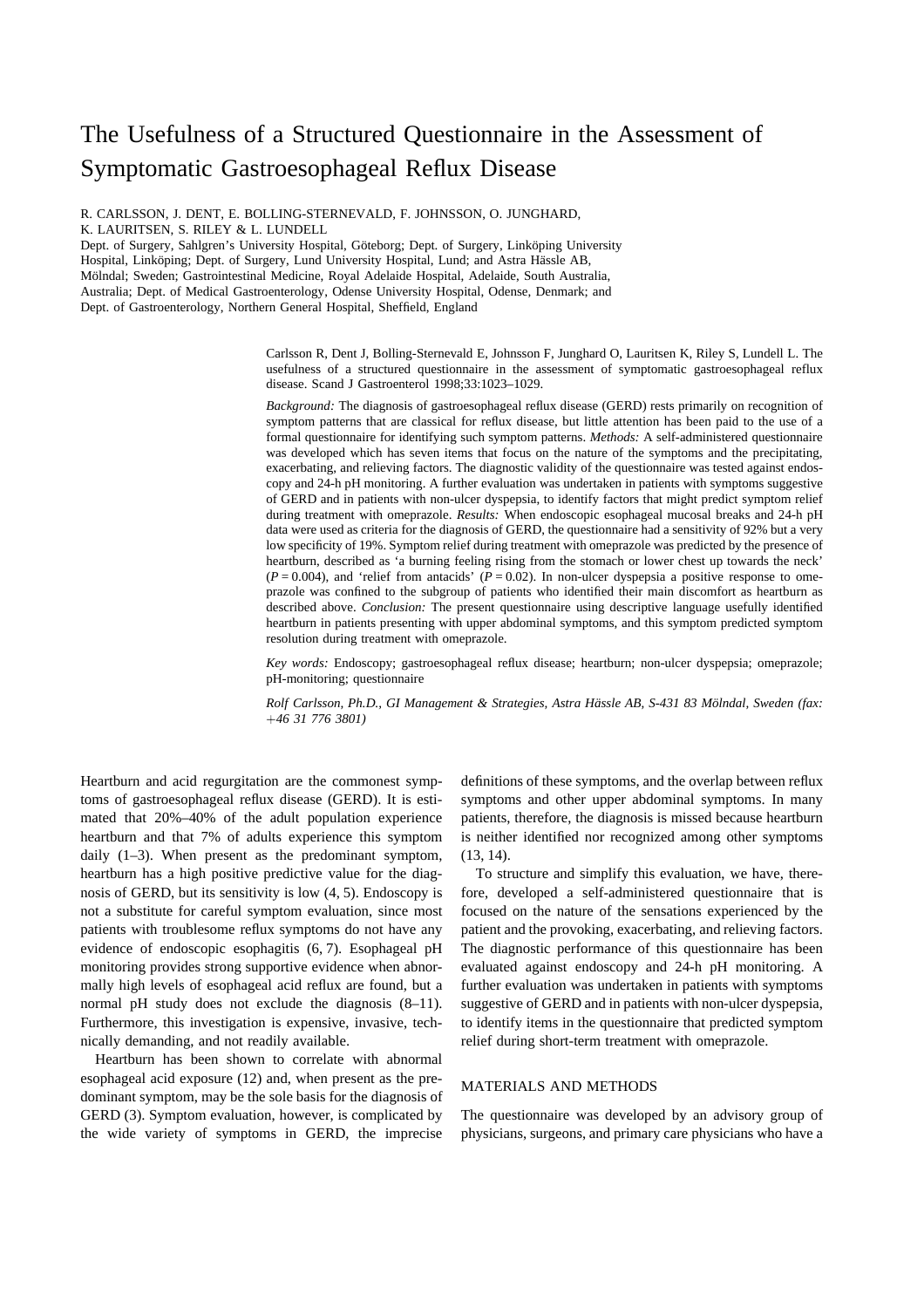special interest in the management of gastroesophageal reflux disease. Seven items were devised to evaluate the nature of the sensations experienced by patients and the temporal relationship of symptom occurrence to factors that are known to provoke (meals, bending, stooping, lifting), exacerbate (fatty or spicy food), or relieve (antacids) gastroesophageal reflux (Table I). Each response was assigned a positive, neutral, or negative score, on the basis of knowledge of its pathophysiology and assumed diagnostic significance for GERD. The score for each item was weighted so that the highest positive values were assigned to factors considered strongly indicative of the diagnosis of GERD. Particular emphasis was placed on the predominance of heartburn, consistent provocation of symptoms by meals, and early relief by antacids. Atypical relationships with known provocative factors (foods and posture) were given negative values. A score ranging from  $-7$  to  $+18$  was calculated by adding the individual positive and negative scores from the questionindividual positive and negative scores from the questionnaire. The draft questionnaire was reviewed by a group of general practitioners in the UK and Sweden. Their comments on the items included in the questionnaire and comments about language and scoring were considered, and the questionnaire was revised accordingly. Before using the questionnaire in study 1, different scoring models were tested against a patient database in a computerized model by Dr. P. Bytzer and Dr. J. Møller Hansen, Dept. of Medical Gastroenterology S, Odense University Hospital. On the basis of this evaluation a cut-off score of 4 or higher was chosen.

## *Testing of the questionnaire*

The questionnaire was tested in two studies. In the first study the aims were to i) evaluate the ability of the questionnaire to identify patients with reflux esophagitis and ii) determine the prevalence of heartburn defined as 'a burning feeling rising from the stomach or lower chest up towards the neck' and to compare this with the symptom term selected by the patients for their predominant symptom. In the second study the sensitivity and specificity of the questionnaire in identifying GERD were determined in patients in whom the disease was diagnosed by endoscopy and 24-h pH monitoring.

The first study was done in consecutive patients newly referred from primary care for endoscopic examination who had upper abdominal symptoms with or without heartburn and acid regurgitation. The patients were asked to complete the test questionnaire and a more general symptom questionnaire that enquired about heartburn, acid regurgitation, 'stomach' pain, 'stomach' discomfort, dysphagia, nausea, and vomiting. Patients were specifically asked to select the predominant symptom in the latter questionnaire. Both questionnaires were completed before endoscopy. At endoscopy the esophagus, stomach, and duodenum were inspected, and any abnormal findings were recorded. Esophagitis was graded in accordance with the classification by Savary & Miller (15).

In the second study patients with a history of heartburn alone or in combination with epigastric pain or discomfort

Table I. Patient questionnaire. The weighted scores within parentheses, which were added to obtain the diagnostic score, were not disclosed on the self-report form. Indigestion medicines were specified by giving the trade names of the most commonly used antacids/aliginates in each country

Please answer the following questions by ticking one box only, except for question 3, where you must tick one box for each statement.

- *1. Which one of these four statements BEST DESCRIBES the main discomfort you get in your stomach or chest?*
- $(5)$   $\Box$  A burning feeling rising from your stomach or lower chest up towards your neck
- (0)  $\Box$  Feelings of sickness or nausea
- (2)  $\Box$  Pain in the middle of your chest when you swallow
- (0)  $\Box$  None of the above, please describe below:
- *2. Having chosen one of the above, please now choose which one of the next three statements BEST DESCRIBES the timing of your main discomfort?*
- $(-2)$   $\Box$  Any time, not made better or worse by taking food  $(3)$   $\Box$  Most often within 2 hours of taking food
- $(3)$   $\Box$  Most often within 2 hours of taking food
- $(0)$   $\Box$  Always at a particular time of day or night without any relationship to food

*3. How do the following affect your main discomfort?*

|                                    | Worsens       | Improves      | No effect/Unsure |
|------------------------------------|---------------|---------------|------------------|
| Larger than usual meals            | $(1)$ $\Box$  | $(-1)$ $\Box$ | $(0)$ $\Box$     |
| Food rich in fat                   | $(1) \square$ | $(-1)$ $\Box$ | $(0)$ $\Box$     |
| Strongly flavored or<br>spicy food | $(1) \square$ | $(-1)$ $\Box$ | $(0)$ $\Box$     |

- *4. Which one of the following BEST DESCRIBES the effect of indigestion medicines on your main discomfort?*
- (0)  $\Box$  No benefit
- (3)  $\Box$  Definite relief within 15 minutes
- $(0)$   $\Box$  Definite relief after 15 minutes
- (0)  $\Box$  Not applicable (I don't take indigestion medicines)
- *5. Which of the following BEST DESCRIBES the effect of lying flat, stooping, or bending on your main discomfort?*
	- $(0)$   $\Box$  No effect
- (1)  $\Box$  Brings it on or makes it worse
- $(-1)$   $\Box$  Gives relief<br>(0)  $\Box$  Don't know
- $(0)$   $\Box$  Don't know
- *6. Which of the following BEST DESCRIBES the effect of lifting or straining (or any other activity that makes you breath heavily) on your main discomfort?*
	- $(0)$   $\Box$  No effect (1)  $\Box$  Brings it on or makes it worse
- $(-1)$   $\Box$  Gives relief
- $-1$ )  $\Box$  Gives relief<br>(0)  $\Box$  Don't know or this does not apply to me
- *7. If food or acid-tasting liquid returns to your throat or mouth what effect does it have on your main discomfort?*
- $(0)$  No effect
- $(2)$   $\Box$  Brings it on or makes it worse
- $(0)$   $\Box$  Gives relief
- (0)  $\Box$  Don't know or this does not apply to me

during the last 6 months and with either a normal endoscopic appearance of the esophagus or grade-1 to -3 esophagitis in accordance with a modification of the classification by Savary & Miller (16) had an ambulatory 24-h esophageal pHmonitoring study. Patients with esophageal stricture and/or ulcer in the esophagus, stomach, or duodenum were excluded. Ambulatory pH monitoring was performed within 2 weeks of the endoscopy. After a 4-h fast the pH probe was introduced nasally and positioned 5 cm above the upper margin of the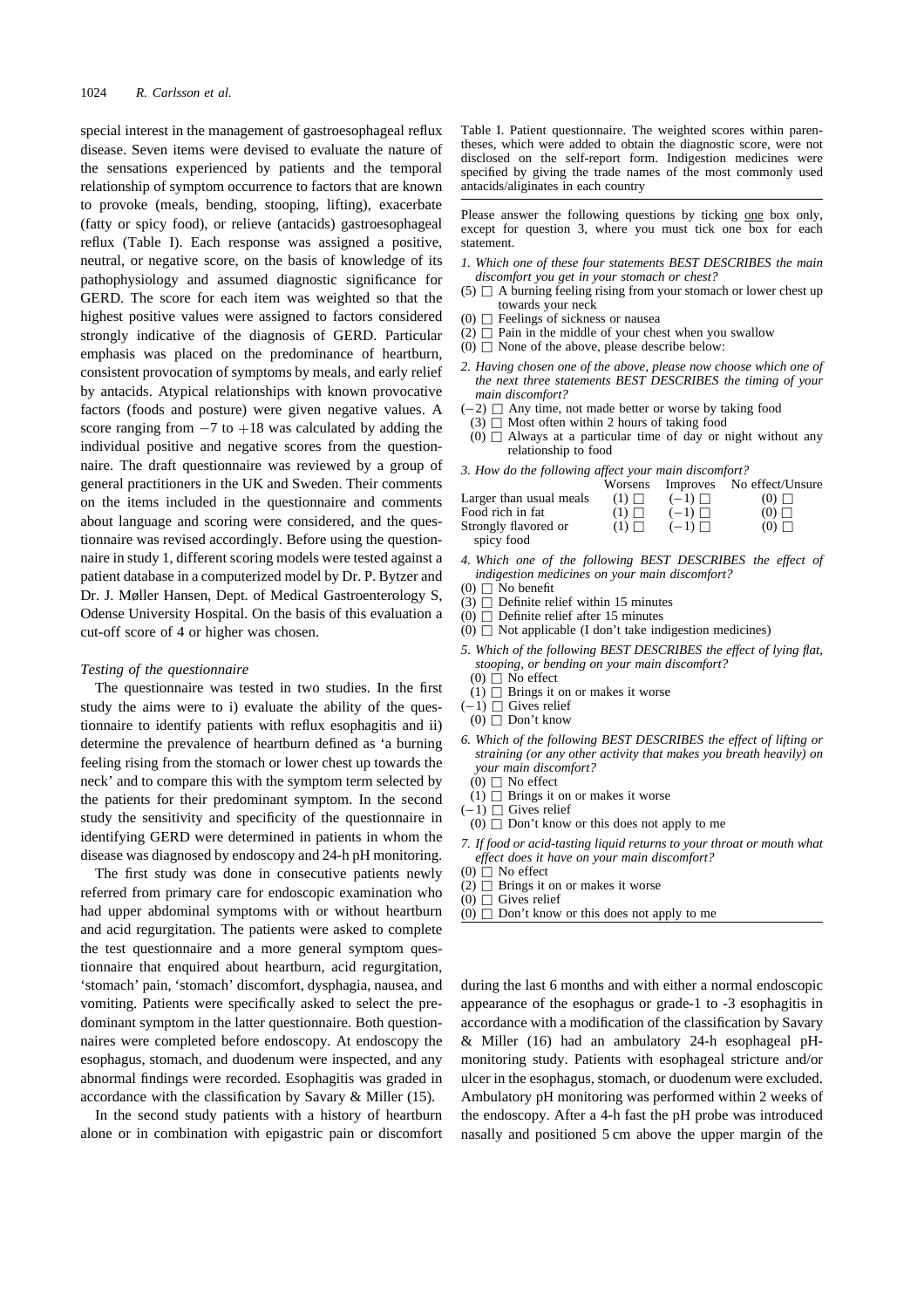|                       | Normal     | Reflux esophagitis | Gastric ulcer | Duodenal ulcer | Gastritis/duodenitis | Other      |
|-----------------------|------------|--------------------|---------------|----------------|----------------------|------------|
| No. of patients       | 133        |                    | 18            | 23             | 95                   | 64         |
| % of total            | $(31\%)$   | (21%)              | (4%)          | (5%)           | (22%)                | (15%)      |
| Mean diagnostic score | 3.9        | 5.9                | 4.6           | 4.0            | 4.6                  | 4.4        |
| $(95\% \text{ CI})$   | (3.2, 4.6) | (5.0, 6.8)         | (2.8, 6.4)    | (1.8, 6.2)     | (3.7, 5.4)           | (3.3, 5.5) |

Table II. Number of patients, mean diagnostic score, and 95% confidence interval (CI) by endoscopic diagnosis

lower esophageal sphincter, previously located by esophageal manometry. Acidic or sour drinks and foodstuff and alcohol were not allowed. A positive diagnosis of GERD was defined as reflux esophagitis of at least grade 2 (scattered erosions) and/or distal esophageal pH below 4 for more than 4% of the 24-h period. The questionnaire was completed before the patient was informed of the results from the investigational tests.

## *Evaluation of factors predicting response to omeprazole*

Data from the studies by Carlsson et al. (17) and Lauritsen et al. (18) were used to identify factors in the test questionnaire which predicted symptom relief during short-term treatment with omeprazole. In the study by Carlsson et al. (17) patients attending primary care centers because of upper gastrointestinal symptoms were screened with the test questionnaire. Patients achieving a score of 4 or more underwent endoscopy if the following additional criteria were met: age, 18–80 years; history of upper GI symptoms for at least 3 months; and episodes of upper GI symptoms occurring on at least 2 days during the past 7 days. Endoscopic grading was recorded using the Savary & Miller (15) and the Los Angeles classification systems (19). Patients were grouped as endoscopy-negative if they had no endoscopic mucosal breaks and as endoscopy-positive if they had mucosal breaks of any

extent. The main exclusion criteria were esophageal ulcer or stricture, Barrett's esophagus, current peptic ulcer disease, history of esophagogastric surgery or gastrointestinal bleeding. Endoscopy-negative patients were randomized to doubleblind treatment with 20 mg omeprazole, 10 mg omeprazole, or placebo, once daily for 4 weeks. Endoscopy-positive patients were randomized to double-blind treatment with either 20 mg or 10 mg omeprazole once daily for 4 weeks. Symptom assessment was performed after 2 and 4 weeks of treatment. For the analysis in this report, however, only the data from patients treated with 20 mg omeprazole was used, and a positive response was defined as those who answered 'yes' to the direct question of whether treatment had given sufficient control of their upper GI symptoms after 2 weeks.

The study by Lauritsen et al. (18) recruited patients with non-ulcer dyspepsia, with normal endoscopic findings, and with at least a 1-month history of epigastric pain and/or discomfort. Patients were excluded if they had peptic ulcer disease or gastroesophageal reflux disease or if their predominant symptom was heartburn or regurgitation. To be included, patients were required to have had dyspeptic symptoms on at least 3 days in the week before study entry. Eligible patients were randomized to double-blind treatment with either placebo or 20 mg omeprazole twice daily for 2 weeks. The test questionnaire was completed by the patients



Fig. 1. Distribution of predominant symptom in accordance with the symptom term selected by the patients among those with (left) and without (right) a burning feeling rising from the stomach or lower chest up towards the neck.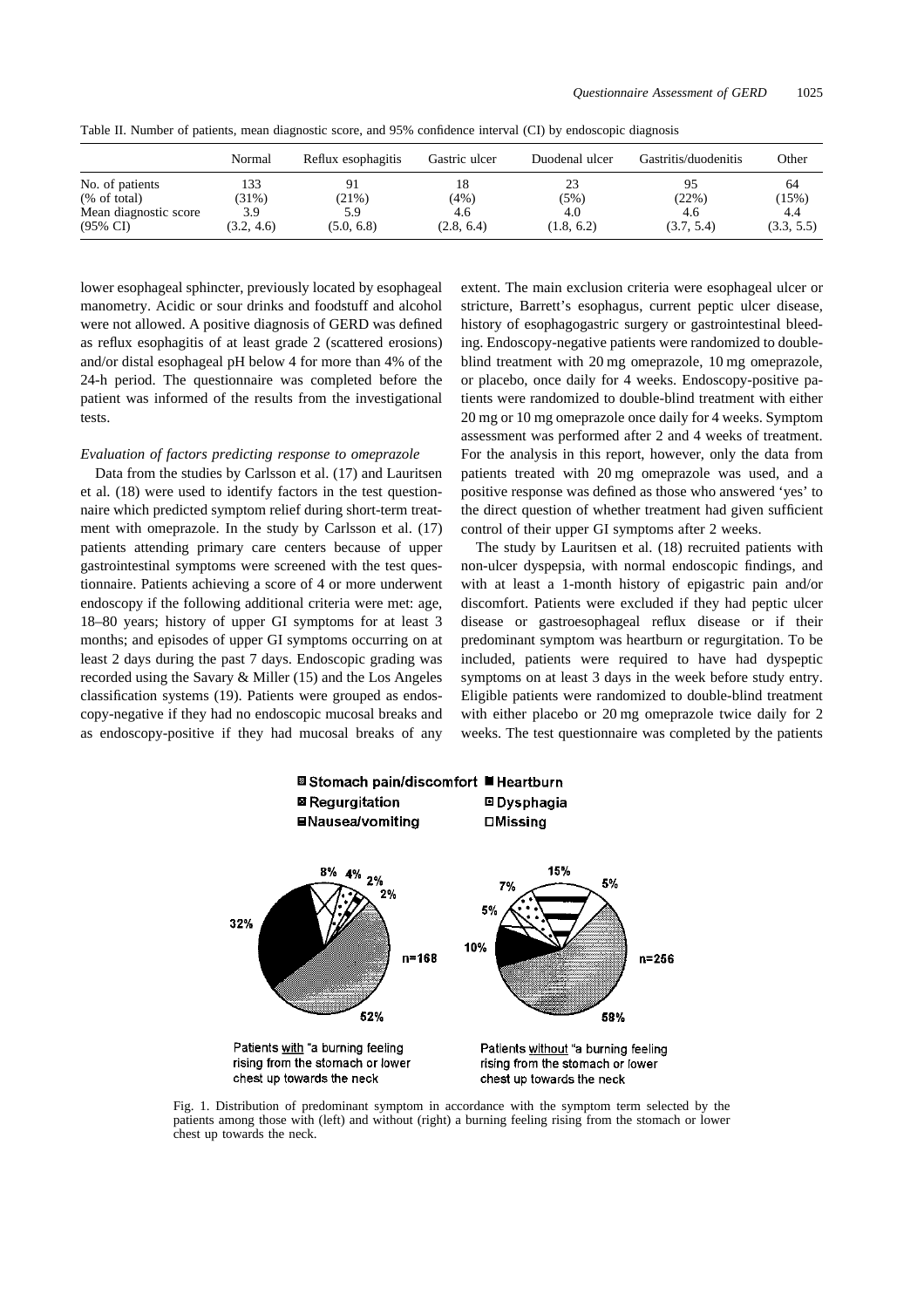before randomization but did not influence patient selection. A positive response to treatment was defined as no dyspeptic symptoms during the last 2 days of the treatment period.

#### *Statistical analysis*

Sensitivity was defined as the proportion of patients with a positive diagnosis of GERD who had a questionnaire score that reached or exceeded the threshold for reflux disease (see below). Specificity was defined as the proportion of patients without GERD who had a questionnaire score that was below the diagnostic threshold value.

An established diagnosis of GERD was defined as the presence of esophagitis of grade 2 or 3 or a pH below 4 for more than 4% of the 24-h period.

A total score of 4 or higher was chosen arbitrarily as the threshold score to be taken as indicative of GERD.

In the studies by Carlsson et al. (17) and Lauritsen et al. (18) a logistic regression model was applied to identify items in the questionnaire that predicted a positive response to omeprazole.

## RESULTS

In the first study 439 patients (348 in Sweden and 91 in the UK) were included. The test questionnaire and the additional symptom questionnaire were completed by 424 patients. The mean test questionnaire score was 4.6 for all patients. Table II shows the mean score in accordance with the endoscopic diagnosis. The highest mean score, 5.9 (95% confidence interval, 5.0–6.8), was obtained in patients with reflux esophagitis, and the lowest, 3.9 (3.2–4.6), in those with normal endoscopic appearance (that is, no abnormalities noted on the endoscopy report).

The sensitivity of the test questionnaire in identifying patients with esophagitis was 70%, using a cut-off score of 4 or higher for a positive test. When the higher score of 6 or more was used, the sensitivity decreased to 54%. The specificity was 46% for the lower cut-off score and 60% for the higher.

The rate of recognition of heartburn differed substantially for the test questionnaire and the other symptom questionnaire. The test questionnaire defined heartburn as a burning feeling rising from the stomach or lower chest up towards the neck, and this was reported as the main discomfort by 168 of the 424 patients (40%). Notably, however, of these 168 patients who indicated that they had heartburn as defined above, only 32% responded positively to the question whether they experienced heartburn in the other symptom questionnaire. The symptom description chosen most commonly by patients with the burning feeling was 'pain or discomfort in the stomach', which was reported by 52%. Fig. 1 shows the distribution of the predominant symptom by presence or absence of a burning feeling rising from the stomach or lower chest up towards the neck.

In the second study the test questionnaire was completed by



Fig. 2. Level of esophageal acid exposure by diagnostic score. The bars represent the mean percentage of the 24-h period with pH below 4, and the standard error is also given.

176 of the 188 patients who had 24-h pH monitoring. Esophagitis of grade 2 or 3 was present in 102 patients (54%), and the diagnosis of GERD was confirmed by 24-h pH monitoring in a further 46 patients. The results of the pHmonitoring studies showed that the level of esophageal acid exposure was higher in the patients who scored 4 or higher than in those with lower scores (Fig. 2). When these criteria were applied, the sensitivity of the test questionnaire was 92%, and the specificity was 19%.

A burning feeling rising from the stomach or lower chest up towards the neck was the predominant symptom in 79% of the patients. This symptom had a sensitivity of 73% and a specificity of 43% for reflux disease as defined.

In the study by Carlsson et al. (17) 538 patients were included, of whom 261 had no esophageal mucosal breaks (endoscopy-negative), and 277 had esophageal mucosal breaks (endoscopy-positive). The mean test questionnaire score was 10.7 in the endoscopy-negative patients and 11.2 in the endoscopy-positive group. The difference was not statistically significant.

Two hundred and twenty-five of the 538 patients were randomized to 20 mg omeprazole. Of those, 138 patients had esophagitis at entry, and 87 were endoscopy-negative. Response to omeprazole was predicted by the presence of a burning feeling rising from the stomach or lower chest up towards the neck and relief from antacids. The odds for achieving symptom control were four times higher in those patients whose main discomfort was a burning feeling rising from the stomach or lower chest up towards the neck than in those without this symptom  $(P = 0.004)$ . The corresponding odds ratio was 2.2 for 'relief from antacids'. Neither the total score nor any other item in the test questionnaire was found to predict symptom response to treatment with omeprazole. In the endoscopy-positive group the proportion of patients with adequate symptom control was high, regardless of the presence or absence of a burning feeling rising from the stomach or lower chest up towards the neck (82% and 78%). In the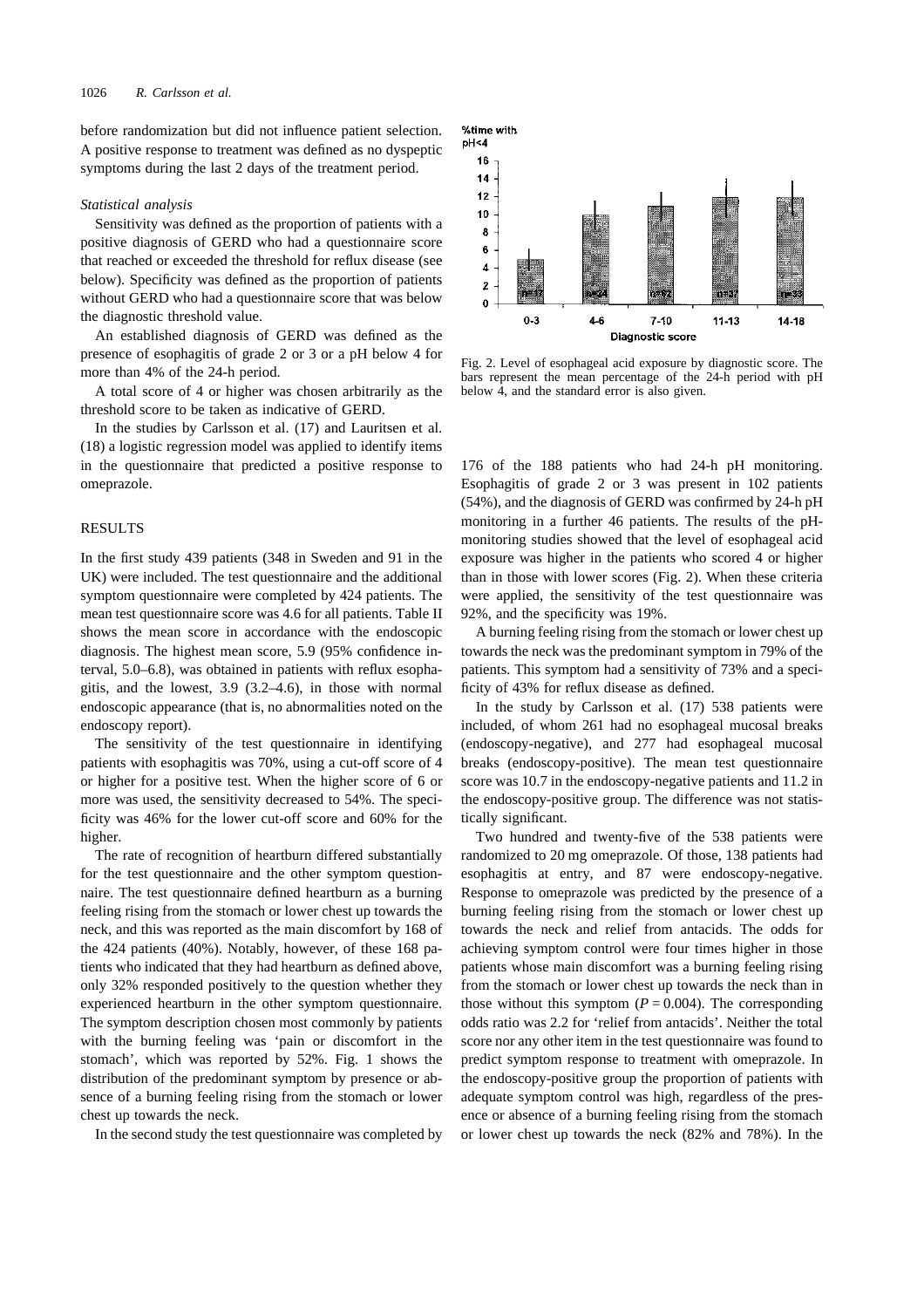endoscopy-negative group more patients, 58%, reported adequate symptom relief among those with this symptom, compared with 33% of those without. The response rate in the endoscopy-negative patients without a burning feeling rising from the stomach or lower chest up towards the neck was identical to the response in the placebo group (33%).

In the study by Lauritsen et al. (18), which was designed as a pilot study for the evaluation of omeprazole in non-ulcer dyspepsia, 188 of the 196 patients who were included in the study completed the test questionnaire. Of these 188 patients, 42% indicated on the test questionnaire that their main discomfort was a burning feeling rising from the stomach or lower chest up towards the neck. It should be noted that the study protocol excluded patients whose predominant symptom was heartburn. Complete resolution of abdominal symptoms during treatment with omeprazole, however, was confined to patients with a symptom pattern that is best described as heartburn, as shown in Fig. 3. Logistic regression analysis identified this symptom  $(P = 0.02)$  and relief from antacids  $(P = 0.02)$  as factors predicting a positive response to treatment with omeprazole. On the other hand, patients who reported that large meals improved their main discomfort  $(P = 0.04)$  or that food rich in fat worsened it  $(P = 0.01)$  were less likely to achieve symptom relief during treatment.



Fig. 3. Non-ulcer dyspepsia. Proportions of patients without dyspeptic symptoms as recorded each day in diary cards in those with (3a) and without (3b) 'a burning feeling rising from the stomach or lower chest up towards the neck' as their main discomfort at base line.

#### DISCUSSION

We have found that the test questionnaire, presumably by giving a word picture for the symptom of heartburn, identifies this symptom in substantially more patients who present with upper abdominal symptoms than if patients are merely asked if they have heartburn. Description of the symptom was of practical value, as it identified patients whose symptoms resolved during treatment with omeprazole. These results are clinically important, providing guidelines for the identification and more efficient management of patients with probable GERD as opposed to those who have true dyspepsia as defined by the Rome criteria, this definition being 'persistent or recurrent abdominal pain or discomfort centered in the upper abdomen' (20).

Our results suggest that it is important to give a word picture that describes heartburn with simple language; otherwise the limited understanding that patients have of the sensation of heartburn will give misleading responses. In our questionnaire heartburn was defined as a burning feeling rising from the stomach or lower chest up towards the neck. Our data show that this sensation was not recognized as heartburn by most patients who described this symptom as their most troublesome. More than 50% of the patients identified the burning feeling as pain or discomfort in the stomach, and only one-third of the patients reported it as heartburn. Locke et al. (21) also found that the term 'heartburn' was confusing to the patients, and that there was less agreement between patients and physicians in identifying the presence of heartburn when this term was used alone instead of describing the sensations. Surprisingly, according to our definition, heartburn was also not identified as a predominant reflux symptom by the clinical investigators in the study of non-ulcer dyspepsia. These observations indicate that historytaking needs to be carefully structured to maximize its potential for diagnosis of GERD. Johnsson et al. (22) have also used descriptive language to identify heartburn and found that GERD was predicted by an upward-moving, burning chest sensation that was relieved by antacids. Our own data and those of others referred to above support the suggestion that a self-administered patient questionnaire that describes the symptoms is clinically useful and may aid history-taking in identifying patients with GERD. Given the results of our study, such a questionnaire could be substantially simpler than the one we tested.

The selection of patients and the diagnostic approaches used in our studies did not enable a scientifically complete evaluation of the validity of the questionnaire for the diagnosis of GERD. Although the questionnaire had a high sensitivity, further information about the quality of the test is desirable. In particular, it would be important to determine how well the questionnaire would work in a broader group of patients with dyspeptic and upper abdominal symptoms. The high prevalence of reflux disease in the study population of the second study makes it unsuitable for determining the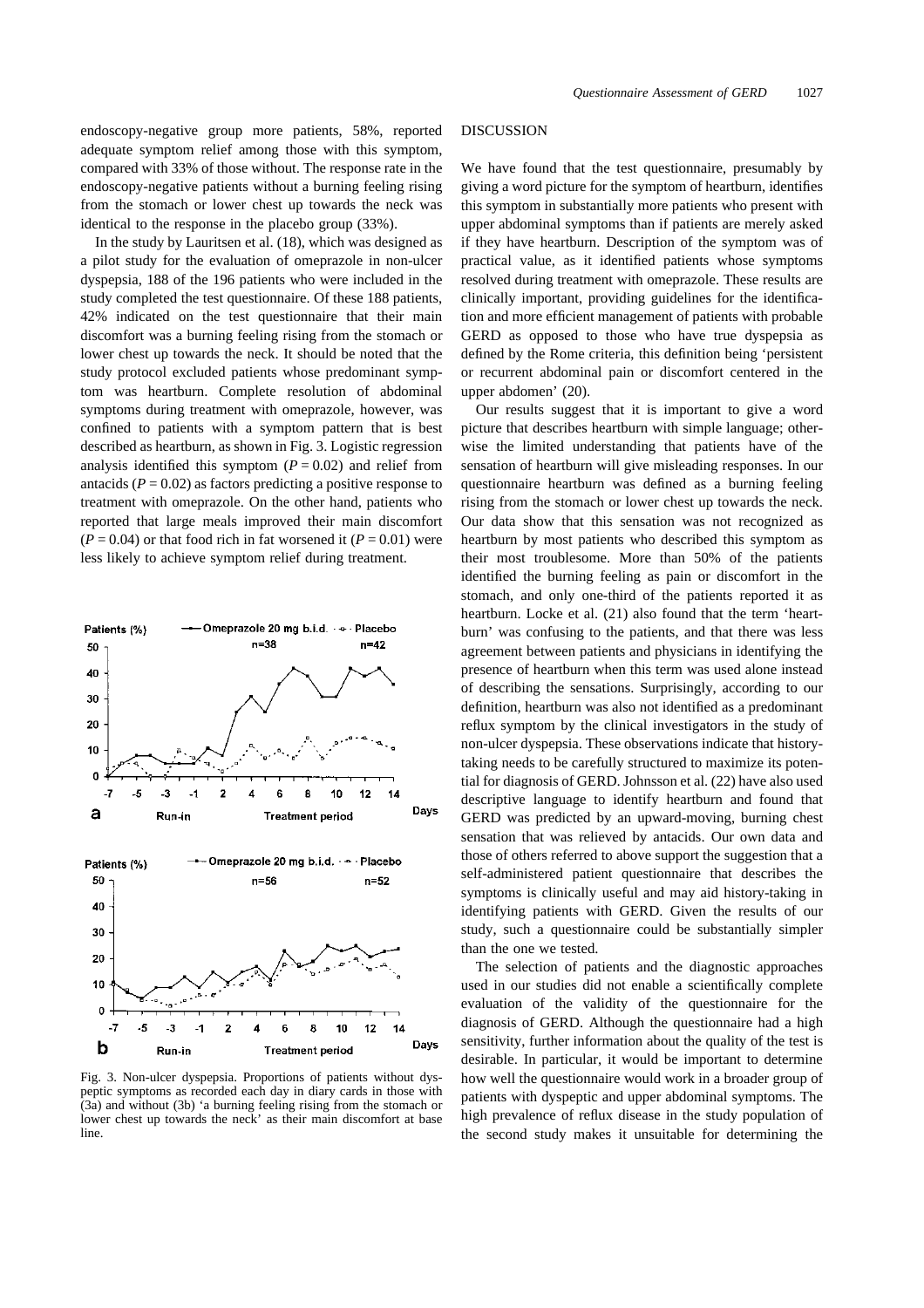predictive values of the test, since it would result in a high positive predictive value also when patients were classified at random. This problem was not encountered in the first study, in which the questionnaire was evaluated in consecutive patients with upper gastrointestinal symptoms. The diagnostic validity, however, could only be tested against the endoscopic diagnosis of GERD. Macroscopic evidence of esophagitis at endoscopy is, however, found in less than half of the patients with GERD (6, 7), which makes this test far from optimal for the diagnosis of this disease.

The specificity of the diagnostic score  $(\leq 4)$  was poor, suggesting its limited value in excluding GERD. It must, however, be noted that the study included few patients who did not have GERD as defined and that 24-h pH-monitoring is a far from perfect test for diagnosis of GERD in patients with reflux symptoms without esophagitis (10). Furthermore, all patients included had heartburn alone or in combination with epigastric pain or discomfort, and it is likely that this selection also influenced the scoring based on the questionnaire in favor of a positive test result. Thus, further studies are required to fully assess the specificity of the test and to validate the diagnostic accuracy of the questionnaire in patients with dyspeptic symptoms with and without heartburn.

It should be noted that the test questionnaire was purely directed at symptom-based diagnosis and not at assessment of symptom severity or its impacts on patient well-being. In the clinical diagnosis and management of GERD it is important to distinguish the patients whose major concern is that their symptoms are due to serious disease (23) from those in whom symptoms have a major impact on health-related well-being (24).

It has been suggested that dyspeptic patients can be divided into subgroups such as ulcer-like, reflux-like, and dysmotilitylike on the basis of their predominant symptoms (25). The clinical utility of this subgrouping has been widely questioned because of the large overlap between different subgroups, the common occurrence of alteration in patterns to those of other subgroups in individuals over time, and lack of evidence that response to specific therapy can be accurately predicted (26–28). Previous studies in non-ulcer dyspepsia have usually not excluded patients with reflux symptoms, and this may explain the benefits of acid inhibition in such studies (29). In our study of non-ulcer dyspepsia patients with predominantly heartburn or acid regurgitation were excluded. Despite this, 42% of the patients included described their main discomfort as heartburn in accordance with our definition. Symptom resolution during treatment with omeprazole was predicted by this symptom and by relief from antacids. This is consistent with the results in endoscopy-negative patients in the other study (17), although that study did not exclude patients with predominantly reflux symptoms.

In summary, the results of our studies show that the present questionnaire using descriptive language usefully identified heartburn in patients presenting with upper abdominal symptoms, and this symptom predicted symptom resolution during

treatment with omeprazole. The questionnaire also had a high sensitivity for the GERD diagnosis when related to endoscopic esophagitis and abnormal acid reflux as assessed by 24 h pH monitoring. Further studies, however, are needed to determine the diagnostic accuracy of the test in terms of specificity and predictive values.

### ACKNOWLEDGEMENT

This study was funded by Astra Hässle AB, Mölndal, Sweden.

#### REFERENCES

- 1. Spechler S. Epidemiology and natural history of gastrooesophageal reflux disease. Digestion 1992;51 Suppl 1:24–9.
- 2. Wienbeck M, Barnert J. Epidemiology of reflux disease and reflux esophagitis. Scand J Gastroenterol 1989;24 Suppl 156:7– 13.
- 3. Heading RC. Epidemiology of oesophageal reflux disease. Scand J Gastroenterol 1989;24 Suppl 168:33-7.
- 4. Johnsson F, Joelsson B, Gudmundsson K, Greiff L. Symptoms and endoscopic findings in the diagnosis of gastro-oesophageal reflux disease. Scand J Gastroenterol 1987;22:714–8.
- 5. Klauser AG, Schindlbeck NE, Müller-Lissner SA. Symptoms in gastro-oesophageal reflux disease. Lancet 1990;335:205–8.
- 6. Venables TL, Newland RD, Patel AC, Hole J, Wilcock C, Turbitt ML. Omeprazole 10 milligrams once daily, omeprazole 20 milligrams once daily, or ranitidine 150 milligrams twice daily, evaluated as initial therapy for the relief of symptoms of gastro-oesophageal reflux disease in general practice. Scand J Gastroenterol 1997;32:965–73.
- 7. Jones RH, Hungin PAS, Phillips J, Mills JG. Gastro-oesophageal reflux diasease in primary care in Europe: clinical presentation and endoscopic findings. Eur J Gen Pract 1995;1:149–54.
- 8. Murphy DW, Yuan Y, Castell DO. Does the intraesophageal pH probe accurately detect acid reflux? Simulataneous recording with two pH probes in humans. Dig Dis Sci 1989;34:649–56.
- 9. Masclee AAM, de Best ACAM, de Graaf R, Cluysenaer OJJ, Jansen JBMJ. Ambulatory 24-hour pH-metry in the diagnosis of gastroesophageal reflux disease. Determination of criteria and relation to endoscopy. Scand J Gastroenterol 1990;25:225–30.
- 10. Ghillibert G, Demeyere AM, Janssens J, Vantrappen G. How well can quantitative 24-hour intraesophageal pH monitoring distinguish various degrees of reflux disease? Dig Dis Sci 1995;40:1317–24.
- 11. Shi G, Bruley des Varannes S, Scarpignato C, Le Ruhn M, Galmiche J-P. Reflux related symptoms in patients with normal oesophageal acid exposure to acid. Gut 1995;37:457–64.
- 12. Joelsson B, Johnsson F. Heartburn—the acid test. Gut 1989; 30:1523–5.
- 13. Jones RH, Lydeard SE, Hobbs FDR, Kenkre JE, Williams EI, Jones SJ, et al. Dyspepsia in England and Scotland. Gut 1990; 31:401–5.
- 14. Castell DO, Holtz A. Gastroesophageal reflux. Don't forget to ask about heartburn. Postgrad Med 1989;86:141–8.
- 15. Savary M, Miller G. L'oesophage. In: Savary M, Miller G, editors. Manuel et atlas d'endoscopie. Soleure: Gassmann AG; 1977. p. 135.
- 16. Sandmark S, Carlsson R, Fausa O, Lundell L. Omeprazole or ranitidine in the treatment of reflux esophagitis. Results from a double-blind, randomized, multicentre study. Scand J Gastroenterol 1988;23:625–32.
- 17. Carlsson R, Dent J, Watts R, Riley S, Sheikh R, Hatlebakk J, et al. Gastro-oesophageal reflux disease in primary care—an international study of different treatment strategies with omeprazole. Eur J Gastroenterol Hepatol 1998;10:119–24.
- Lauritsen K, Aalycke C, Havelund T, Knudsen T, Glise H, Unge P, et al. Effect of omeprazole in functional dyspepsia: a